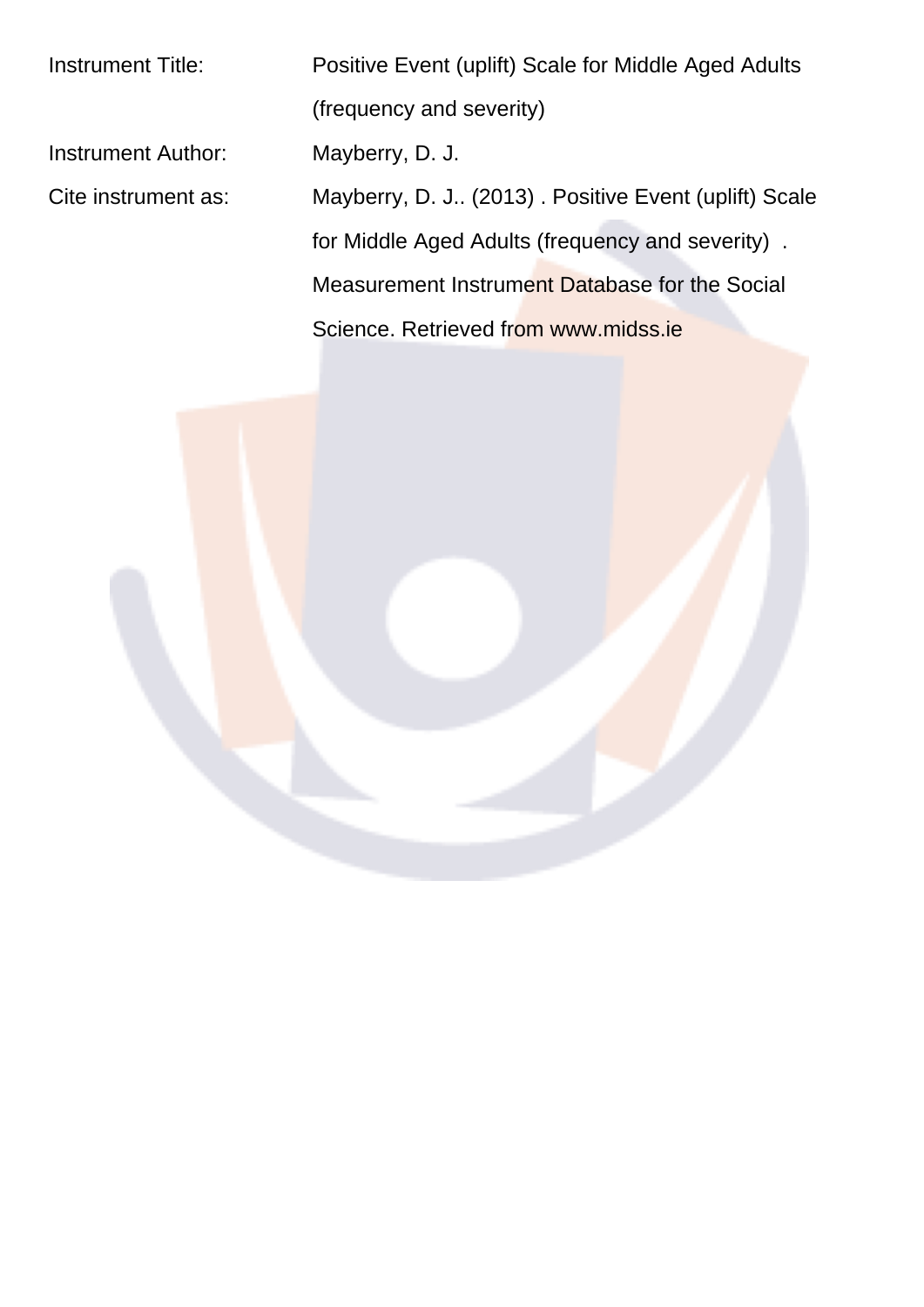## **Positive Event (Uplift) Scale**

This scale asks you to think about the positive events (uplifts) that you experienced in the last month. Positive daily events are the small day to day happenings that lead people to feel uplifted. From such events people can feel inspired, alert, attentive or active. Positive events can also lead to feeling emotions such as interest, excitement, strength, pride, determination and enthusiasm.

For each item, circle in the *left column* how often that event occurred (for example, circle 1-3 if the event happened 1 to 3 times). It is important that you try to remember the number of times the event occurred during the last month. Then in the right column, indicate how much of an uplift each of those events were (on average) during the same period (for example circle 1 if it was a little of an uplift or 4 if it was an extreme uplift). If the event did not occur, circle 0 in the left column and then move on to the next item without scoring a number in the right column. Please consider each item only with the last 4 weeks (previous month) in mind.

| <b>How Often?</b><br>$0 = did not happen$                                                                                            |                              |         |       |       |  | How much of an Uplift (average)?<br>$0 = no$ uplift    |                                                                                                                |              |                |                |                |
|--------------------------------------------------------------------------------------------------------------------------------------|------------------------------|---------|-------|-------|--|--------------------------------------------------------|----------------------------------------------------------------------------------------------------------------|--------------|----------------|----------------|----------------|
| $1-3$ = happened 1 to 3 times<br>$4-6$ = happened 4 to 6 times<br>$7-9$ = happened 7 to 9 times<br>$10+$ = happened 10 times or more |                              |         |       |       |  | <b>Type of Positive Event</b>                          | $1 = a$ little of an uplift<br>$2 =$ somewhat of an uplift<br>$3 = a$ lot of an uplift<br>$4 =$ extreme uplift |              |                |                |                |
|                                                                                                                                      |                              |         |       |       |  | <b>Your Friends</b>                                    |                                                                                                                |              |                |                |                |
| $\boldsymbol{0}$                                                                                                                     | $1 - 3$                      | $4 - 6$ | $7-9$ | $10+$ |  | 1. Support received from friend/s                      | $\boldsymbol{0}$                                                                                               |              | $\overline{c}$ | 3              | 4              |
| $\boldsymbol{0}$                                                                                                                     | $1 - 3$                      | $4 - 6$ | $7-9$ | $10+$ |  | 2. Support given to friend/s                           | $\overline{0}$                                                                                                 |              | $\sqrt{2}$     | 3              | $\overline{4}$ |
| $\boldsymbol{0}$                                                                                                                     | $1 - 3$                      | $4 - 6$ | $7-9$ | $10+$ |  | 3. Positive feedback from your friend/s                | $\overline{0}$                                                                                                 | $\mathbf{1}$ | $\overline{2}$ | $\mathfrak{Z}$ | $\overline{4}$ |
| $\boldsymbol{0}$                                                                                                                     | $1 - 3$                      | $4 - 6$ | $7-9$ | $10+$ |  | 4. Positive communication with friend/s                |                                                                                                                |              | $\overline{2}$ | 3              | $\overline{4}$ |
| <b>Social Events</b>                                                                                                                 |                              |         |       |       |  |                                                        |                                                                                                                |              |                |                |                |
| $\boldsymbol{0}$                                                                                                                     | $1 - 3$                      | $4 - 6$ | $7-9$ | $10+$ |  | 5. Going to a party                                    | $\overline{0}$                                                                                                 | 1            | $\mathfrak{2}$ | 3              | $\overline{4}$ |
| $\overline{0}$                                                                                                                       | $1 - 3$                      | $4 - 6$ | $7-9$ | $10+$ |  | 6. Going out for drinks or dinner (e.g. friends place) | $\boldsymbol{0}$                                                                                               | 1            | $\overline{2}$ | 3              | $\overline{4}$ |
| $\boldsymbol{0}$                                                                                                                     | $1 - 3$                      | $4 - 6$ | $7-9$ | $10+$ |  | 7. Going to the pub                                    | $\boldsymbol{0}$                                                                                               | 1            | $\overline{2}$ | 3              | $\overline{4}$ |
| $\boldsymbol{0}$                                                                                                                     | $1-3$                        | $4 - 6$ | $7-9$ | $10+$ |  | 8. Recent social events                                | $\overline{0}$                                                                                                 | 1            | $\mathfrak{2}$ | 3              | $\overline{4}$ |
|                                                                                                                                      | Work (if in paid employment) |         |       |       |  |                                                        |                                                                                                                |              |                |                |                |
| $\boldsymbol{0}$                                                                                                                     | $1-3$                        | $4 - 6$ | $7-9$ | $10+$ |  | 9. The nature of your job/work                         | $\boldsymbol{0}$                                                                                               | $\mathbf{1}$ | $\mathbf{2}$   | 3              | 4              |
| $\boldsymbol{0}$                                                                                                                     | $1 - 3$                      | $4 - 6$ | $7-9$ | $10+$ |  | 10. Your job security                                  | $\boldsymbol{0}$                                                                                               | $\mathbf{1}$ | $\mathfrak{2}$ | 3              | $\overline{4}$ |
| $\overline{0}$                                                                                                                       | $1-3$                        | $4 - 6$ | $7-9$ | $10+$ |  | 11. Use of your skills in your work                    | $\boldsymbol{0}$                                                                                               | $\mathbf{1}$ | $\overline{2}$ | 3              | $\overline{4}$ |
| $\boldsymbol{0}$                                                                                                                     | $1-3$                        | $4 - 6$ | $7-9$ | $10+$ |  | 12. The ideas you have at work                         | 0                                                                                                              | 1            | $\mathfrak{2}$ | 3              | $\overline{4}$ |
|                                                                                                                                      |                              |         |       |       |  | <b>Your Supervisor/employer</b>                        |                                                                                                                |              |                |                |                |
| $\boldsymbol{0}$                                                                                                                     | $1 - 3$                      | $4 - 6$ | $7-9$ | $10+$ |  | 13. Support received from supervisor/employer          | $\boldsymbol{0}$                                                                                               | $\mathbf{1}$ | $\mathfrak{2}$ | 3              | 4              |
| $\overline{0}$                                                                                                                       | $1-3$                        | $4 - 6$ | $7-9$ | $10+$ |  | 14. Support given to supervisor/employer               | $\boldsymbol{0}$                                                                                               | $\mathbf{1}$ | $\overline{2}$ | 3              | $\overline{4}$ |
| $\boldsymbol{0}$                                                                                                                     | $1-3$                        | $4 - 6$ | $7-9$ | $10+$ |  | 15. Positive communication with supervisor/employer    | 0                                                                                                              | $\mathbf{1}$ | $\mathfrak{2}$ | 3              | $\overline{4}$ |
| $\boldsymbol{0}$                                                                                                                     | $1-3$                        | $4 - 6$ | $7-9$ | $10+$ |  | 16. Positive feedback from supervisor/employer         | 0                                                                                                              |              | $\overline{2}$ | 3              | $\overline{4}$ |
| $\boldsymbol{0}$                                                                                                                     | $1-3$                        | $4 - 6$ | $7-9$ | $10+$ |  | 17. Doing enjoyable things with supervisor/employer    | $\boldsymbol{0}$                                                                                               | $\perp$      | 2              | 3              | 4              |
|                                                                                                                                      |                              |         |       |       |  | <b>Interactions with other workers</b>                 |                                                                                                                |              |                |                |                |
| $\boldsymbol{0}$                                                                                                                     | $1 - 3$                      | $4 - 6$ | $7-9$ | $10+$ |  | 18. Support received from other workers                | $\mathbf{0}$                                                                                                   | $\mathbf{1}$ | $\mathfrak{2}$ | 3              | 4              |
| $\boldsymbol{0}$                                                                                                                     | $1-3$                        | $4 - 6$ | $7-9$ | $10+$ |  | 19. Support given to other workers                     | $\mathbf{0}$                                                                                                   | $\mathbf{1}$ | $\overline{2}$ | 3              | 4              |
| $\boldsymbol{0}$                                                                                                                     | $1-3$                        | $4 - 6$ | $7-9$ | $10+$ |  | 20. Positive feedback from other workers               | $\mathbf{0}$                                                                                                   | $\mathbf{1}$ | $\mathfrak{2}$ | 3              | $\overline{4}$ |
| $\boldsymbol{0}$                                                                                                                     | $1-3$                        | $4 - 6$ | $7-9$ | $10+$ |  | 21. Doing enjoyable things with other workers          | $\boldsymbol{0}$                                                                                               | $\mathbf{1}$ | $\mathfrak{2}$ | 3              | 4              |